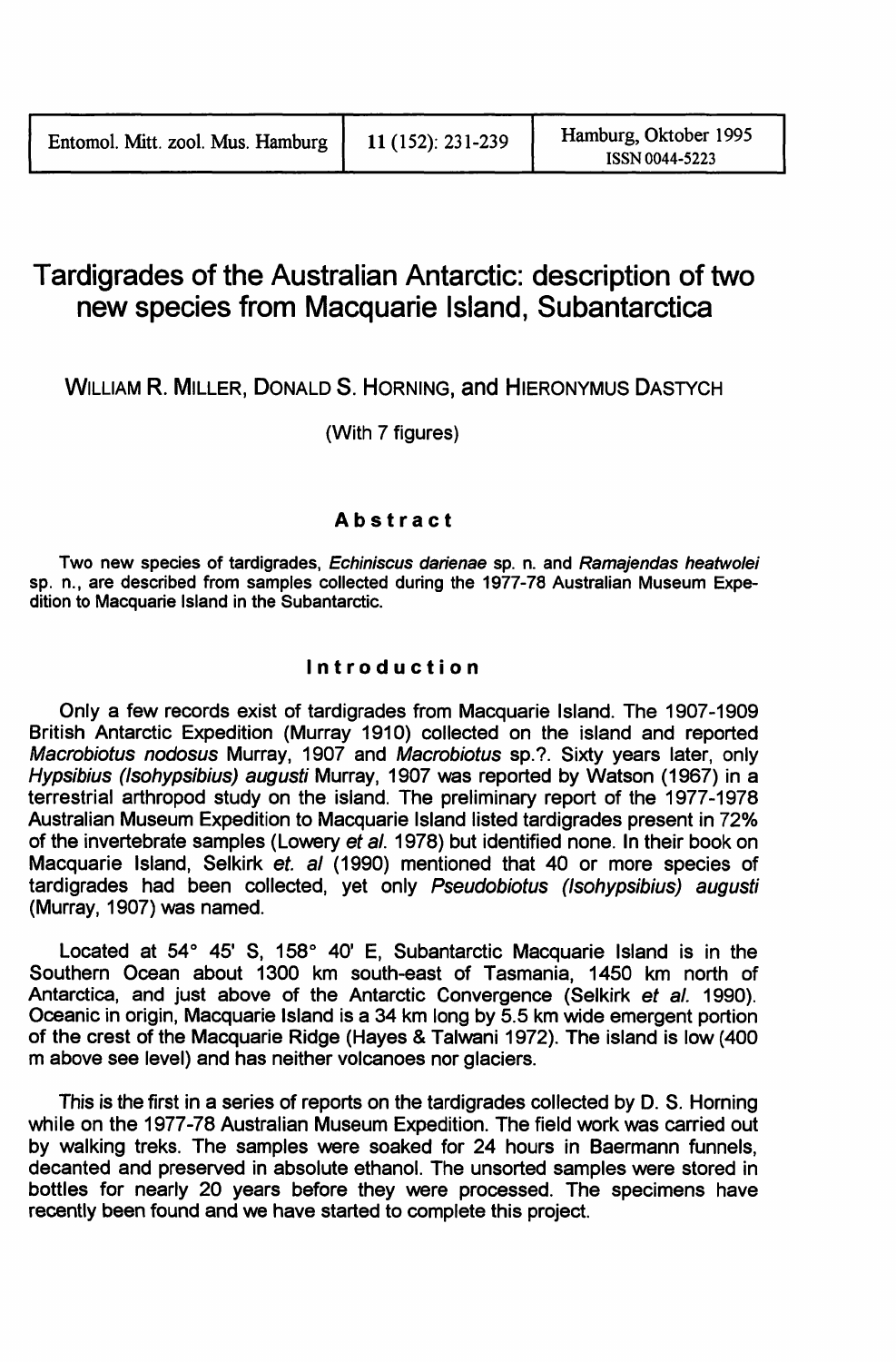The measurements given are those of the holotype, unless otherwise indicated. All were taken from specimens mounted in Hoyer's medium. The mouth tube length is measured from the dorso-anterior apophyse up to the proximal end of the tube, excluding pharyngeal apophyses.

#### Description of species

## Echiniscus darienae nov. sp (Figs 1, 3, 5, 6)

DIAGNOSIS: Medium to large sized, red Echiniscus with small, sparsely arranged single pores. Filamentous appendages A, E, C<sub>2</sub>, tooth-like D<sub>2</sub>. Internal claws with unique spurs at claw tips.

HOLOTYPE (Fig. 1): female, 213 um long, 9 December, 1977. Coll. D. S. Horning, Jr.; deposited at The Australian National Insect Collection, CSIRO Division of Entomology, Canberra, ACT, Australia (ANIC).

TYPE LOCALITY: Subantarctic, Macquarie Island, Scoble Lake, 200 m south. Collected from the lichen Cladonia fimbriata on exposed rock outcrop.

PARATYPES: Data same as for holotype; 16 individuals collected at the same locality. Paratypes are also deposited in ANIC and two of them in the Zoological Museum Hamburg (ZMH, Reg. No. A36/95).

DESCRIPTION: Body 125 - 238 um long, red, no ventral plates. Dorsal plates sculptured with small, sparcely and irregularly distributed pits and pores of diameter  $0.5$  - 1.25  $\mu$ m (Fig. 1B, 5). Area between pores smooth. In some specimens pores constitute more or less polygonal-like pattern on terminal plate (Fig. 1C), somehow similar to that in E. maucci Ramazzotti, 1956. Under the cuticle surface occurs tiny, dense granulation, with the granules of about  $0.2 \mu m$  in diameter. External surface of legs I-Ill with tiny pores. Paired plates I and <sup>11</sup> with narrow transverse bands without sculpturing. Median plate III poorly marked, with the sculpturing similar in size and shape to that on the remaining plates. Terminal plate with two distinct deep incisions, relatively wide at the bases and marking a kind of faeeting by their long curving slits.

The head segment has external cirri  $(27 \text{ }\mu\text{m})$  slightly longer than internal ones (22  $\mu$ m), papilla cephalica (= secondary clava: 8  $\mu$ m long) is located near the external cirrus (Figs 1A, 3). The trunk appendages are represented by lateral appendages  $A$ ,  $E$  and dorsal appendages  $C_2$  and  $D_2$ . Appendages  $A$  are thin and relatively short (75 µm), appendages *E* are much thicker, particularly at their base, and long (213 um). Primary clava is medium sized and 7 um long. The head and A appendages with distinct cirrophores. The dorsal appendages  $C<sub>2</sub>$  filamentous and shorter than  $A$  (62  $\mu$ m). The appendages  $D<sub>2</sub>$  are formed by cuticular folds as small, wide teeth pointed to the center of body. They are often poorly developed and even absent on one side of body in one specimen.

Legs I have distinct spine-like sensory organ, legs IV with a small sensory papilla. Dentate collar on legs IV is composed of 8-9 large teeth. External claws smooth, with relatively wide main part, that being even slightly wider in the internal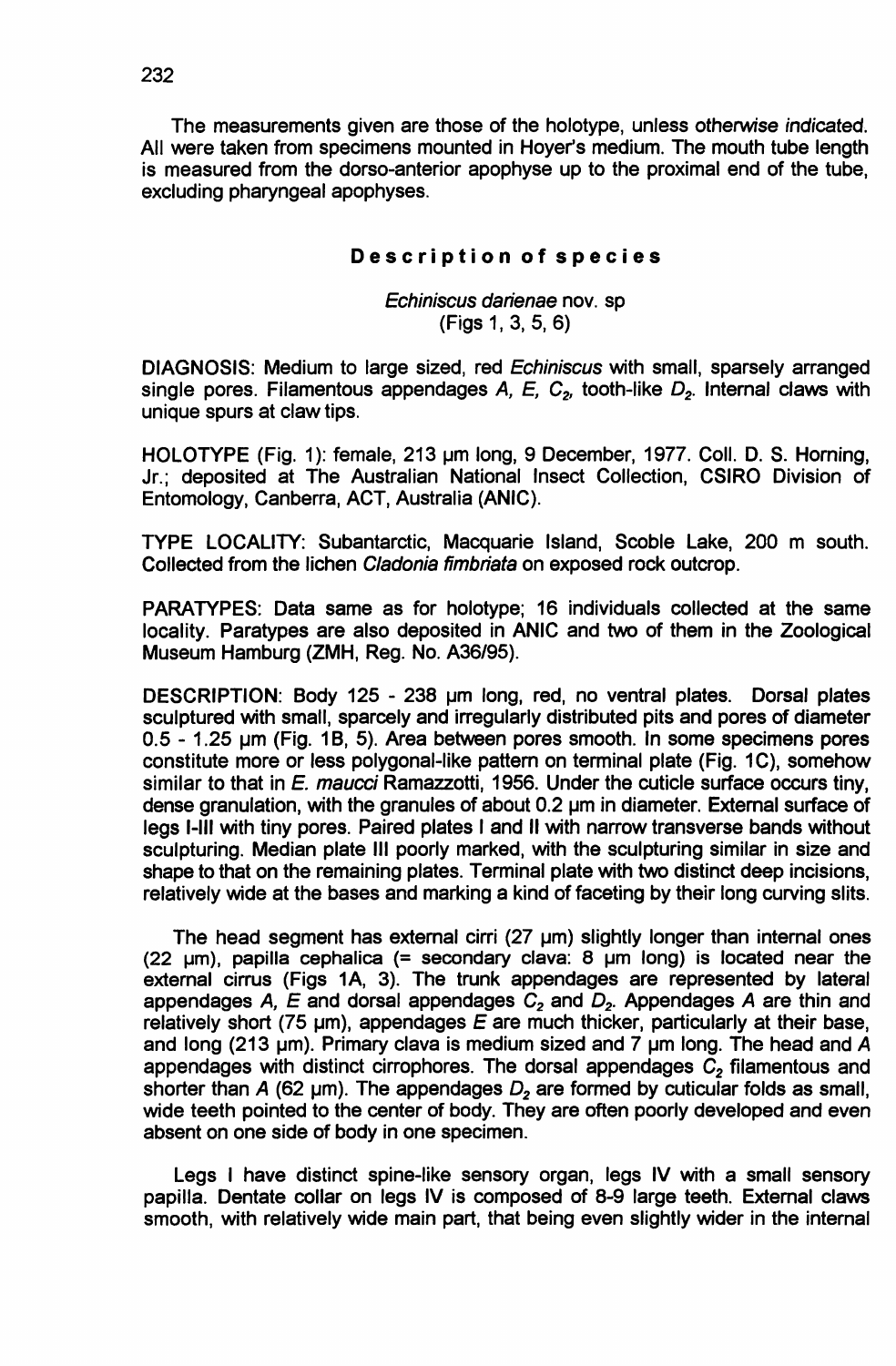



Fig. 1. Echiniscus darienae sp. n., holotype: A - dorsal view, B, C - sculpture on cuticle, D - claws of legs II, E - dentate collar and claws of legs IV.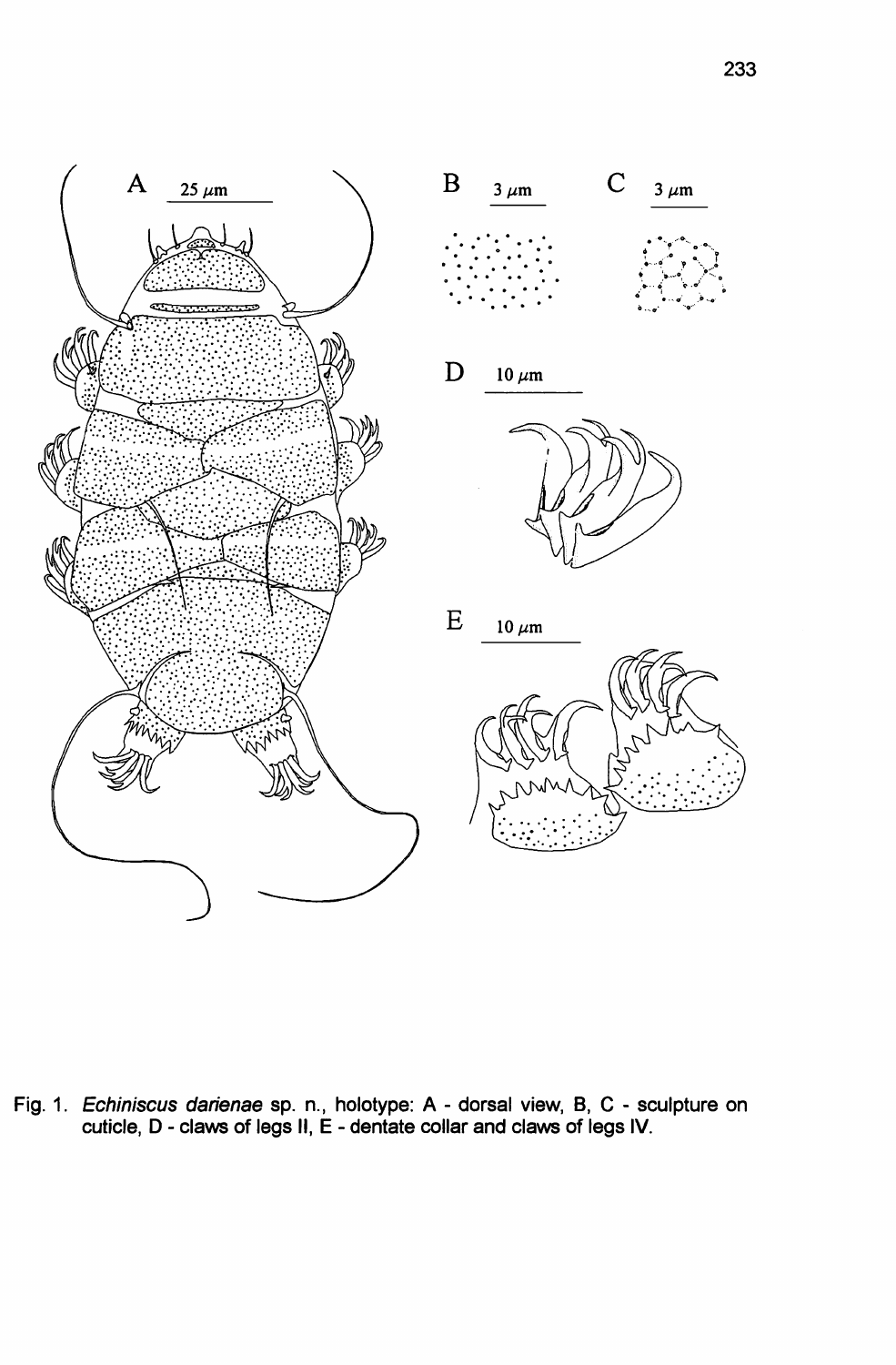claws. Each internal claw without usual spur located either at the claw base or in the middle of the claw, but with a unique large spur at the claw tip (Figs 10, E, 6). Spur on claws I-Ill is lying close to the main claw tip (Fig. 1D), on the claw IV it is standing away from the claw main tip, being distinctly directed upwards (Fig. 1E). The outer claws IV are 19 um long, the internal ones 18 um in length.

ETYMOLOGY: We dedicate this species to Darien Horning, wife of Dr. D. S. Horning, recently retired Director of the Macleay Museum.

COMMENTS: The new species can easily be separated from all members of the family Echiniscidae by its unique spurs on the tips of the internal claws. Similar spurs on the claw tips are known also in the marine genera Mesostigarctides, Coronarctus and Tetrakentron (see Renaud Mornant 1982).

> Ramajendas heatwolei nov. sp. (Figs 2, 4, 7)

DIAGNOSIS: Medium sized Ramajendas with distinct dorsal granulation posterior of legs I. Pharynx with large apophyses and two macroplacoids. External claws with long thin primary branch and small accessory spines.

HOLOTYPE (Fig. 1): sex undet. 262 um long, 6 December 1977, Coll. D. S. Horning; deposited at ANIC, Canberra.

TYPE LOCALITY: Subantarctic, Macquarie Island, north side of Aerial Cove. Collected from the perennial herb Colobanthus muscoides (Caryophyllaceae), found in rock crevices in low supralittoral zone, exposed to heavy salt spray, 6 December 1977.

PARATYPES: Data same as for holotype; 8 individuals collected at the same locality. Six specimens deposited at ANIC and two in ZMH (A37/95).

DESCRIPTION: Body, as preserved in ethanol, yellow-whitish and 187 - 275 um long. Eyes present, composed usually of numerous dark pigmented granules.

The cuticle of anterior 1/4 of the body smooth, the reminder (excluding ventral side) covered with granulation increasing posteriorly (Fig. 2A). The granulation is composed of variable sized and shaped bumps, ranging from 0.5 up to 4.0 um in rough diameter and up to 2.0 um in height. The bumps, mostly irregular in shape and often elongated, form no obvious pattern (Fig. 2C). Sculpturing extends down posteriorly to legs IV but not laterally to other legs.

Mouth opening anterio-ventral. Mouth cavity medium sized, without internal sculpturing. Anterior unit of the mouth tube is slightly thickened dorsally, the tube 3  $µm$  wide (external diameter 3.75  $µm$ ) and 27.5  $µm$  long. Length of the mouth tube between the dorso-anterior apophyse and stylet supports  $17.5 \mu m$ , hence the "pt index" = 63.6%. Pharynx spherical or slightly oval  $(37 \times 34 \mu m)$ , pharyngeal apophyses large (3 um). Two macroplacoids, microplacoid absent (Fig. 2B). First macroplacoid almost twice as long as second (6.5 and 3.5 um, respectively), both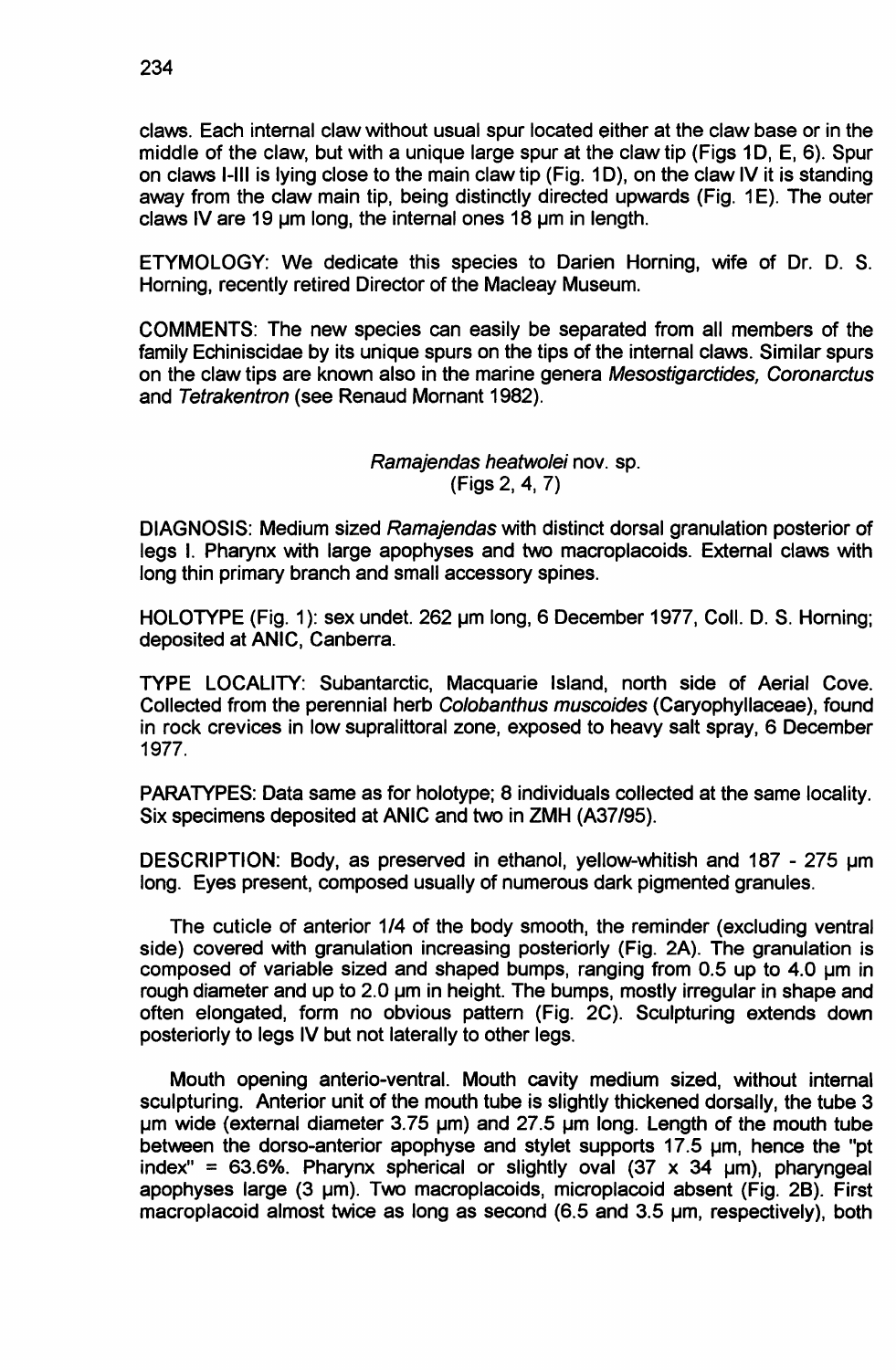

Fig. 2. Ramajendas heatwolei sp. n., holotype: A - lateral view, B - buccal apparatus, C - granulation, D - profile of granulation, E - claws of legs II, F claws of legs III, G - claws of legs IV.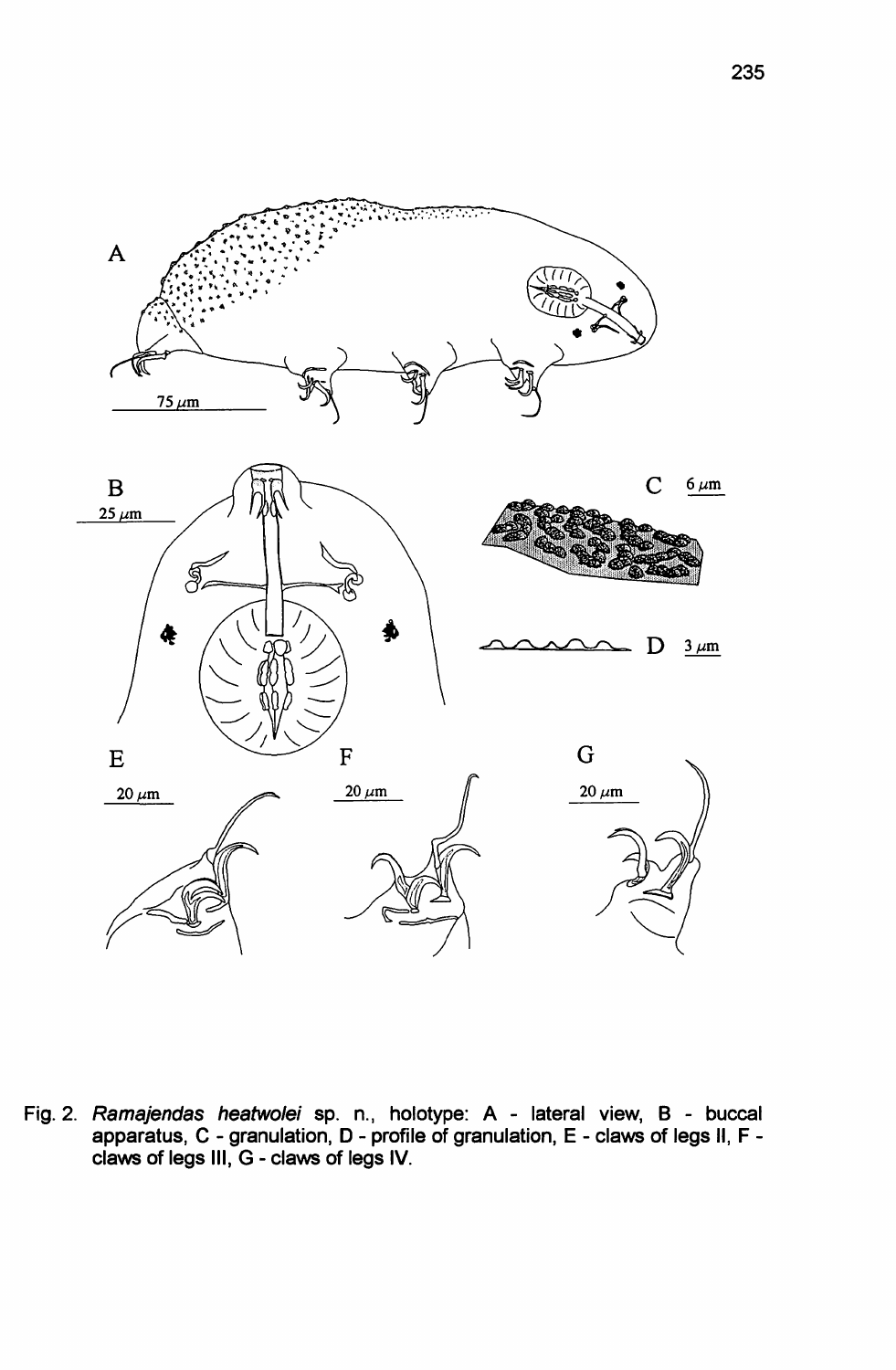with distinct constrictions. First constricted in its middle, second constricted 1um from posterior end. Whole buccal apparatus 64 um long.

Claws are relatively large, increasing in size posteriorly (Fig. 4) and with small accessory spines on primary branches of both internal and external claws. Transversal cuticular bar occurs below both claws I-Ill (Figs 2A, E, F) and a shorter oblique bar is present from internal claws I-Ill (Figs 2E, 7). All claws with distinct internal sculpturing. Internal claws stout and with wide branches arising from a narrow base. Accessory spines on main branches of all internal claws small and lying close to main branch. External claws with a long, thin and flexible main branch (Fig. 7), which is provided with small accessory spines. Internal claws I-Ill with small, smooth lunules, on claws IV lunules are bigger and usually with several irregularly shaped tiny teeth. Lunules on external claws are wider, bigger and asymmerically located towards the claw base, as compared to these on internal claws. The proximal edge of these lunules is uneven in shape, but without teeth. Length of posterior (= primarily external) claws IV, excluding lunulae, is 28.7 um, its flexible main branch has 17.5 um in length.

ETYMOLOGY: We dedicate this species to Dr. Harold F. Heatwole (North Carolina State University, U.S.A.), a zoologist, explorer and educator, for his passion for the Antarctic.

COMMENTS: The genus Ramajendas has been recently estabilished by Pilato & Binda (1990) for R. renaudi, described from marine interstitial in Kerguelen Islands (Ramazzotti 1972) and terrestrial R. frigidus Pilato & Binda, 1990 recorded from the Maritime Antarctic (then as Isohypsibius renaudi: see Jennings 1976, Dastych 1984, Usher & Dastych 1987), Victoria Land (Pilato & Binda, op. cit.) and Wilkes Land at Casey (Miller et al., in press). Ramajendas represents a rare genus among the Tardigrada which includes both true marine and terrestrrial forms.

Ramajendas heatwolei sp. n. resembles closely R. renaudi due to similar shape of its claws and placoids (particularly the presence of the constricted second macroplacoid) but it can be easily distinguished by its distinct cuticular granulation, absent in the two other members of the genus.

#### Acknowledgements

We are grateful to the Australian Museum Trust for sponsoring the expedition to Macquarie Island during the summer of 1977-1978.

### Zusammenfassung

Zwei neue Tardigradenarten, Echiniscus darienae sp. n. und Ramajendas heatwolei sp. n., werden von der subantarktischen Insel Macquarie beschrieben. Das erste Taxon unterscheidet sich von alien bekannten terrestrischen Heterotardigraden durch das Vorhandensein von eigenartigen Nebenhaken auf der Spitze der Innenkrallen. Fur die Eutardigradenart *R.* heatwolei sp. n. ist die kutikulare Skulptur charakteristisch, die die Art von zwei anderen Taxa dieser Gattung leicht unterscheidet.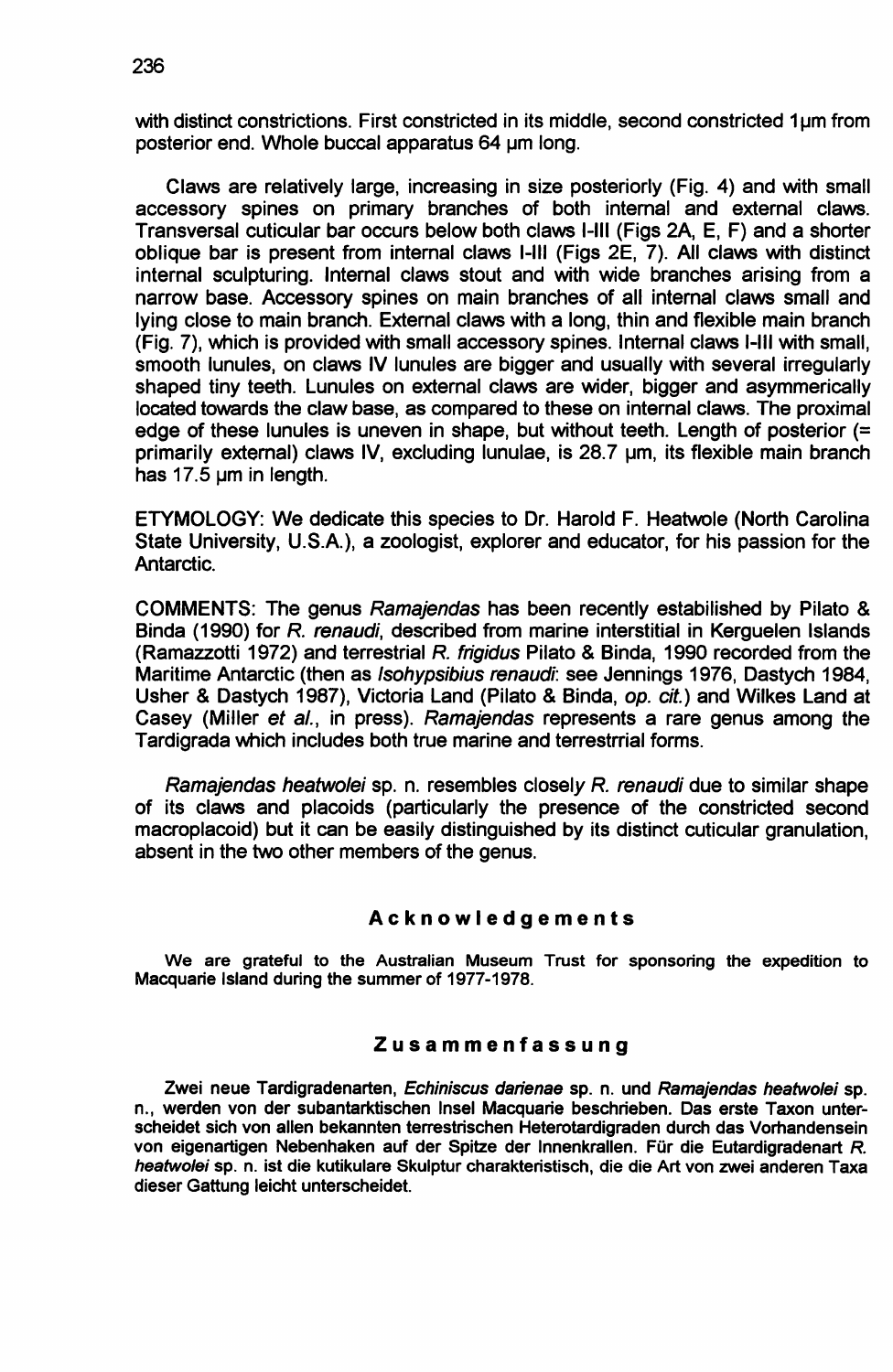

Figs 3-4. 3 - Echiniscus darinae sp. n., frontal view; 4 - Ramajendas heatwolei sp. n., lateral view (A - appendage A; C - primary clava, ci - cirrus internus, ce cirrus externus, mc - mouth cone, pc - papilla cephalica; bars equal 25 and 20 um, respectively).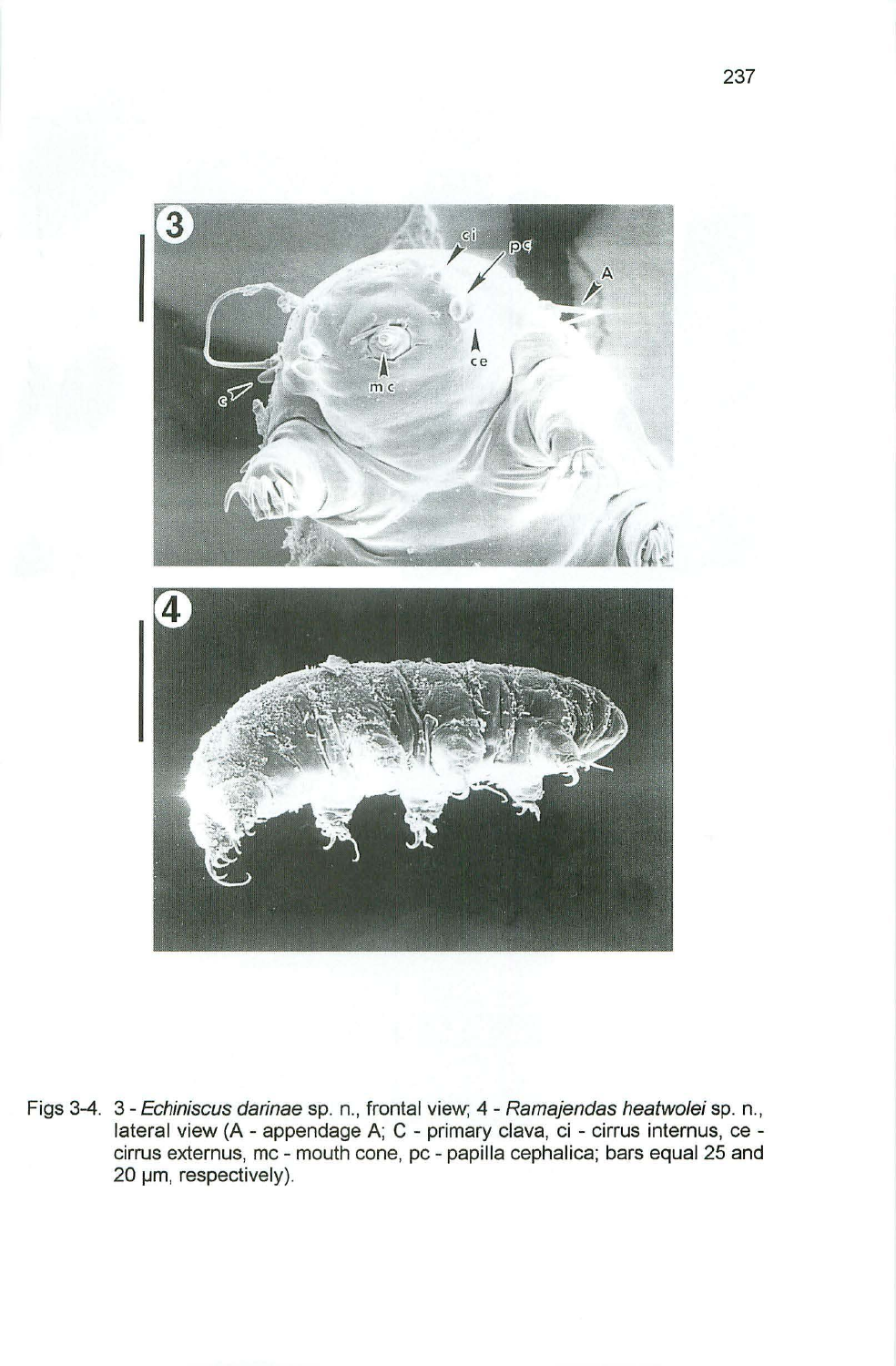

Figs 5-7. Echiniscus darinae sp. n. (5-6): 5 - sculpture of dorsal plates; 6 - claws of leg III; Ramajendas heatwolei sp. n. (7): 7 - claws of leg III [ac - accessory spines, D<sub>2</sub> - dorsal appendage, ob - oblique bar, tp - terminal plate<br>arrowheads (Fig. 6) - spurs on the claw tips; bars equal 15, 10 and 15 µm respectively].